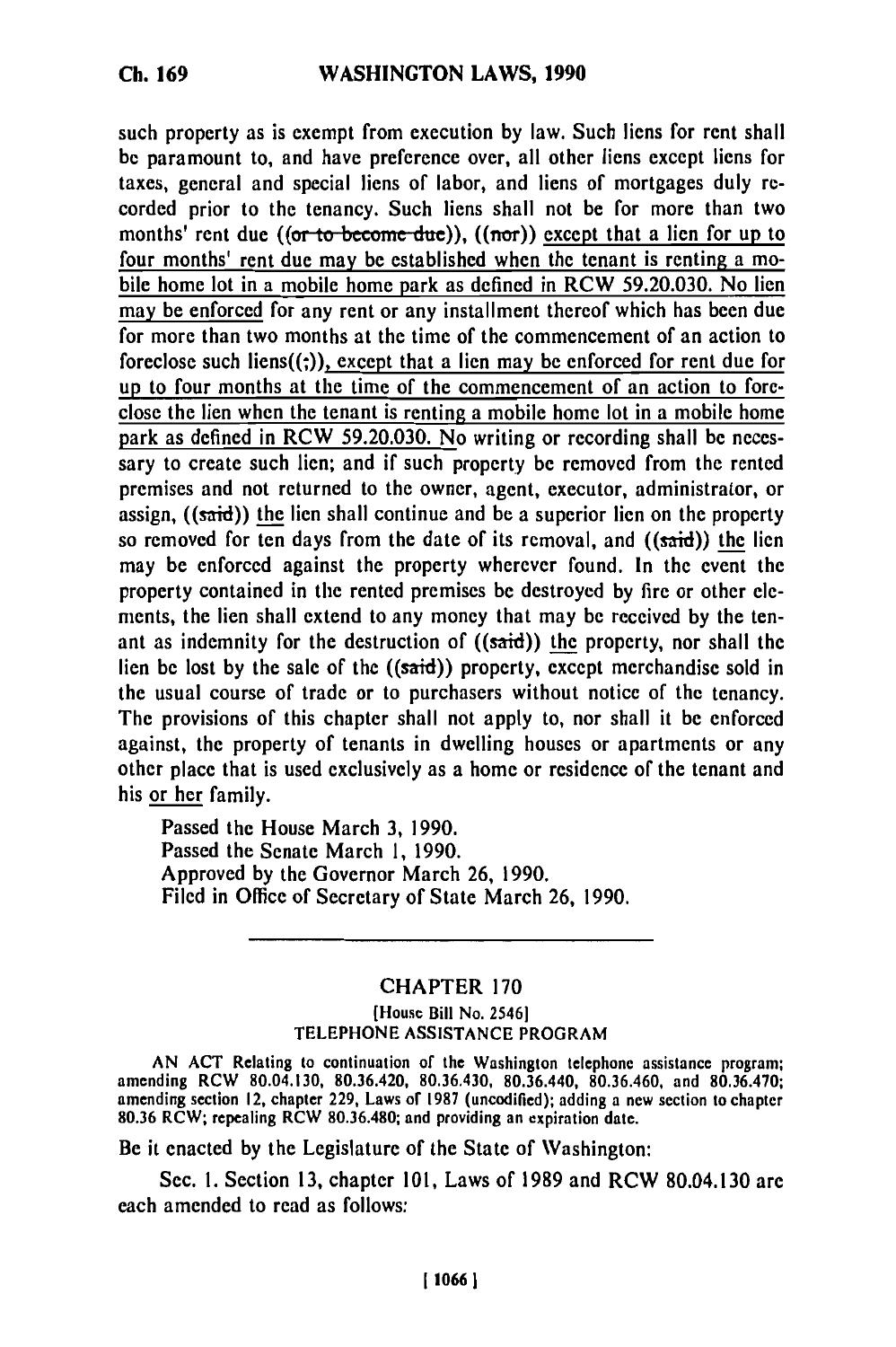**(I) Whcncvcr** tny public scrvice company shall file with **thc** commission any schcdulc, classification, **rulc** or rcgulation, the effect of which is to changc any rate, charge, rental or toll thcrctol'orc charged, **thc** commission shall **havc** power, cither upon its own motion or **upon** complaint, upon noticc, to entcr **upon** a hcaring concerning such proposed changc and **thc** rcasonablcncss and justncss thcrcof, and pending such hearing and **thc** decision thercon **thc** commission may suspend the operation of such rate, charge, rental or toll for a period not exceeding ten months from **thc time** the same would otherwise go into effect, and after a full hearing the commission may make such order in reference thereto as would be provided in a hearing initiated after the sanme had become effective. **The** commission shall not suspend at tariff that makes a decrease in a rate, charge, rental, or toll filed **by a** telecommunications company pending investigation of the fairness, justness, and reasonableness of **thc** decrease when the filing does not contain any offsetting increase to another rate, charge, rental, or toll and the filing company agrees to not file for an increase to any rate, charge, rental, or toll to recover the revenue deficit that results from the decrease for **at** period of one year. The filing company shall file with any decrease suflicicnt information is the commission **by** rule may require to demonstrate the decreased rate, charge, rental, or toll is above the long run incremental cost of the service. A tariff decrease that results in a rate that is below long run incremental cost, or is contrary to commission rule or order, or **the** requirements of this chapter, shall **be** rejected for filing and returned to the company. The commission may prescribe a difTcrcnt rate to be effective **on the** prospective date stated in its final order after its investigation, if it concludes based **on** the record that the originally filed and cfTcctivc rate is unjust, unfair, or unreasonable.

The commission may suspend the initial tariff filing of any water company removed from and later subject to commission jurisdiction because of the number of customers or the average annual gross revenue per customer provisions of RCW 80.04.010. The commission may allow temporary rates during the suspension period. These rates shall not exceed the rates charged when the company was last regulated. Upon a showing of good cause by the company, the commission may establish a different level of temporary rates.

(2) At any hearing involving any change in any schedule, classification, rule or regulation **thc** elfect of which is to increase any rate, charge, rental or toll thcretoforc chargcd, the burden of proof to show that such increase is just and reasonable shall be upon the public service company.

**(3)** The implementation of mandatory local measured telccomninications service is at major policy changc in availablc tclccommunications service. The commission shall not accept for filing or approve, prior to June **I, 1993,** a tariff filed **by** a tclccommunica tions company which imposes mandatory local measured service on any customer or class of customers, except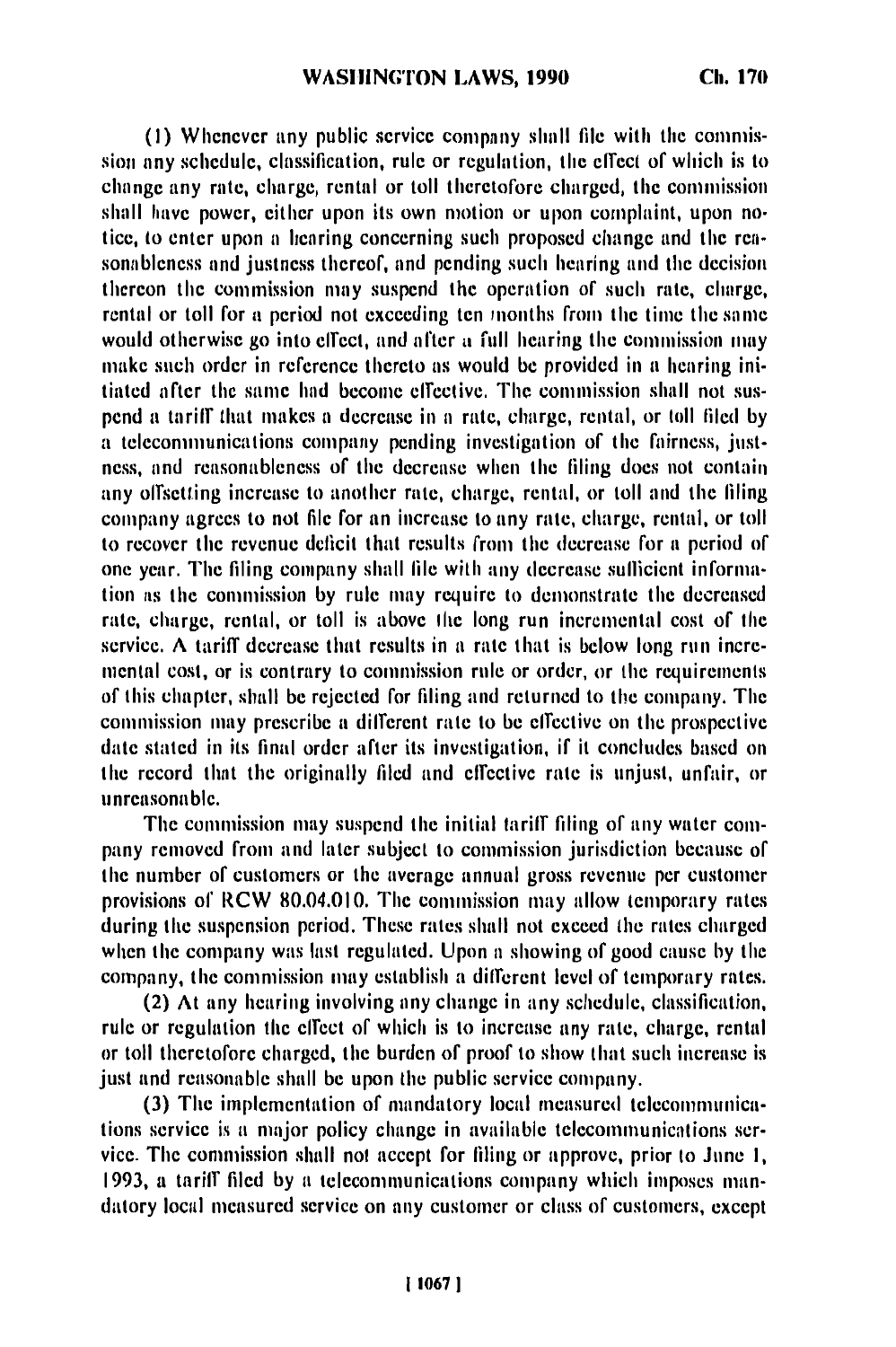that, upon finding that it is in the public interest, the commission may accept for filing and approve a tariff that imposes mandatory measured service for a telecommunications company's extended area service or foreign exchange service. This subsection does not apply to land, air, or marine mobile service, or to pay telephone service, or to any service which has been traditionally offered on a measured service basis.

(4) The implementation of (( $\text{tifeline}$ ) Washington telephone assistance program service is a major policy change in available telecommunications service. The implementation of ((lifeline)) Washington telephone assistance program service will aid in achieving the stated goal of universal telephone service.

Sec. 2. Section 4, chapter 229, Laws of 1987 and RCW 80.36.420 **are** each amended to read as follows:

((Lifeline assistance)) The Washington telephone assistance program shall be available to participants of department programs set forth in RCW 80.36.470. ((Lifeline)) Assistance shall consist of the following components:

**(1)** A discount on service connection fees of fifty percent or more as set forth in RCW 80.36.460.

(2) A waiver of deposit requirements on local exchange service, as set forth in RCW 80.36.460.

(3) A discounted flat rate (( $\text{tifeline}$ )) service (( $\text{rate}$ )) for local exchange service, which shall be subject to the following conditions:

(a) The commission shall establish a single ((lifeline-service)) telephone assistance rate for all local exchange companies operating in the state of Washington. The ((lifeline service)) telephone assistance rate shall include any federal end user access charges and any other charges necessary to obtain local exchange service.

(b) The commission shall, in establishing the  $((\text{tfeline service}))$  telephone assistance rate, consider all charges for local exchange service, including federal end user access charges, mileage charges, extended area service, and any other charges necessary to obtain local exchange service.

(c) The ((lifeline-serice)) telephone assistance rate shall only be available to eligible customers subscribing to the lowest available local exchange flat rate service, where the lowest local exchange flat rate, including any federal end user access charges and any other charges necessary to obtain local exchange service, is greater than the ((lifeline service)) telephone assistance rate. Low-income senior citizens sixty years of age and older and other low-income persons identified by the department as medically needy shall, where single-party service is available, be provided with single-party service as the lowest available local exchange flat rate service.

(d) The cost of providing the ((lifeline)) service shall be paid, to the maximum extent possible, by a waiver of all or part of the federal end user access charge and, to the extent necessary, from the ((lifeline)) telephone assistance fund created by RCW 80.36.430.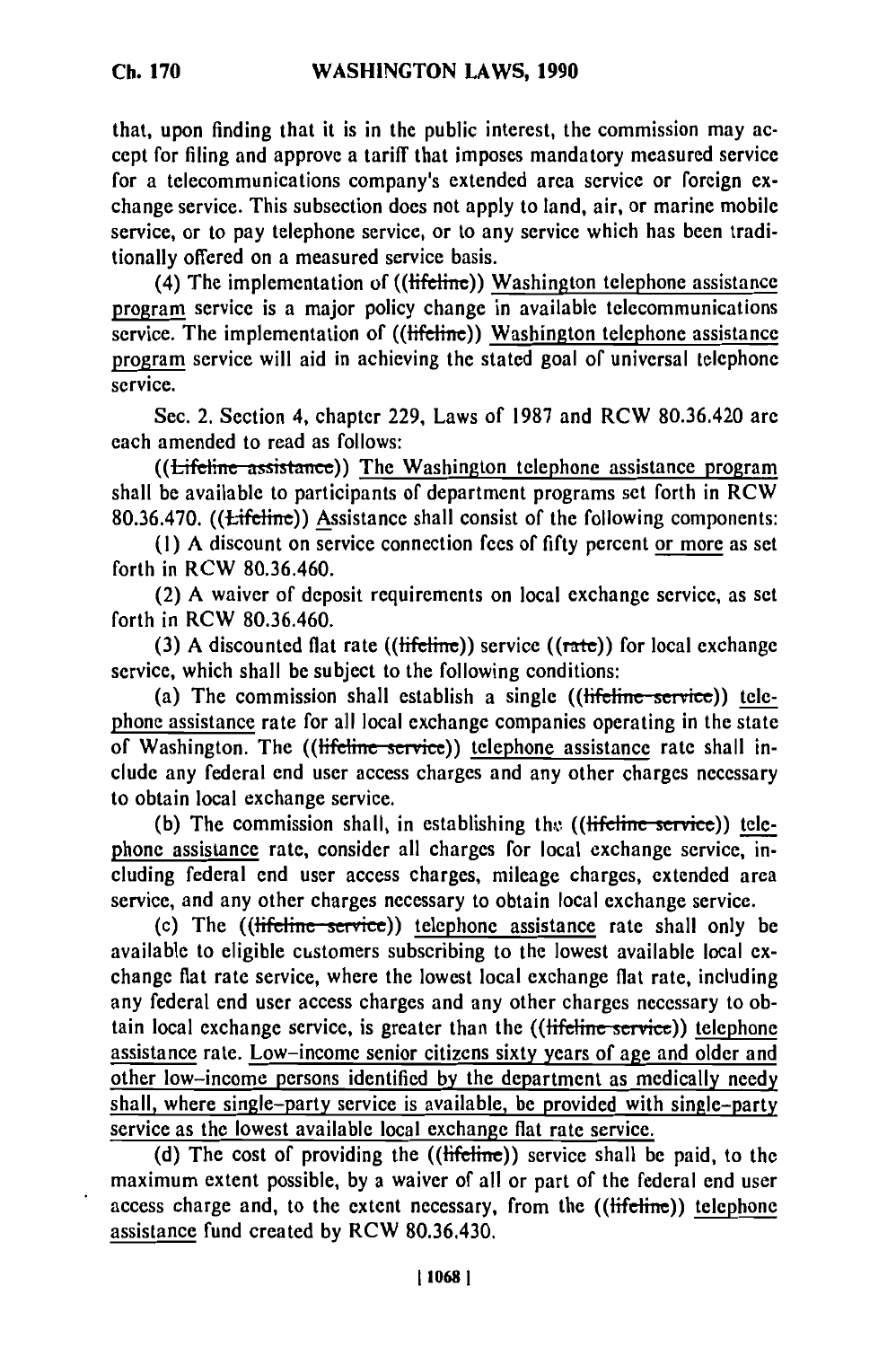Sec. **3.** Section **5,** chapter 229, Laws of 1987 and RCW **80.36.430 are** each amended to read as follows:

((Costs associated with lifeline telephone service)) The Washington telephone assistance program shall be ((recovered through)) funded by a  $((\text{tifeline surface})\)$  telephone assistance excise tax on all  $((\text{other}))$ switched access lines and **by** funds from any federal government or other programs for this purpose. Switched access lines are defined in RCW **82-**  $.14B.020$ . The ((lifeline surcharge)) telephone assistance excise tax shall be applied equally to all residential and business access lines not to exceed applied equally to all residential and business access intes not to exceed<br>((sixteen)) fourteen cents per month. ((The surcharge collected by the tele ((sixteen)) <u>lourieen</u> cents per month. ((<del>The surcharge conected by the te</del> communications companies shall not be construed as gross income or gross receipts for purposes of state, county or municipal public utility taxes.)) The telephone assistance excise tax shall be separately identified on each ratepayer's bill as the "Washington telephone assistance program." All money collected from the ((lifeline surcharge)) telephone assistance excise tax shall be transferred to a ((lifeline)) telephone assistance fund administered by the department. Local exchange companies shall bill the fund for their expenses incurred in offering ((lifeline telecommunications services)) the telephone assistance program, including administrative and program expenses. The department shall disburse the money to the local exchange companies. The department is exempted from having to conclude a contract with local exchange companies in order to effect this reimbursement. The department shall recover its administrative costs from the fund. The department may specify by rule the range and extent of administrative and program expenses that will be reimbursed to local exchange companies.

Sec. 4. Section 6, chapter 229, Laws of 1987 and RCW 80.36.440 are each amended to read as follows:

The commission and the department may adopt any rules necessary to implement RCW 80.36.410 through ((80.36.480)) 80.36.470.

Sec. **5.** Section 8, chapter 229, Laws of 1987 and RCW 80.36.460 are each amended to read as follows:

Local exchange companies shall file tariffs with the commission which waive deposits on local exchange service for eligible subscribers and which establish a fifty percent discount on service connection fees for eligible subscribers. Part or all of the remaining fifty percent of service connection fees may be paid **by** funds from federal government or other programs for this purpose. The commission or other appropriate agency shall make timely application for any available federal funds. The remaining portion of the connection fee to be paid by the subscriber shall be expressly payable by installment fees spread over a period of months. A subscriber may, however, choose to pay the connection fee in a lump sum. Costs associated with the waiver and discount shall be accounted for separately and recovered from